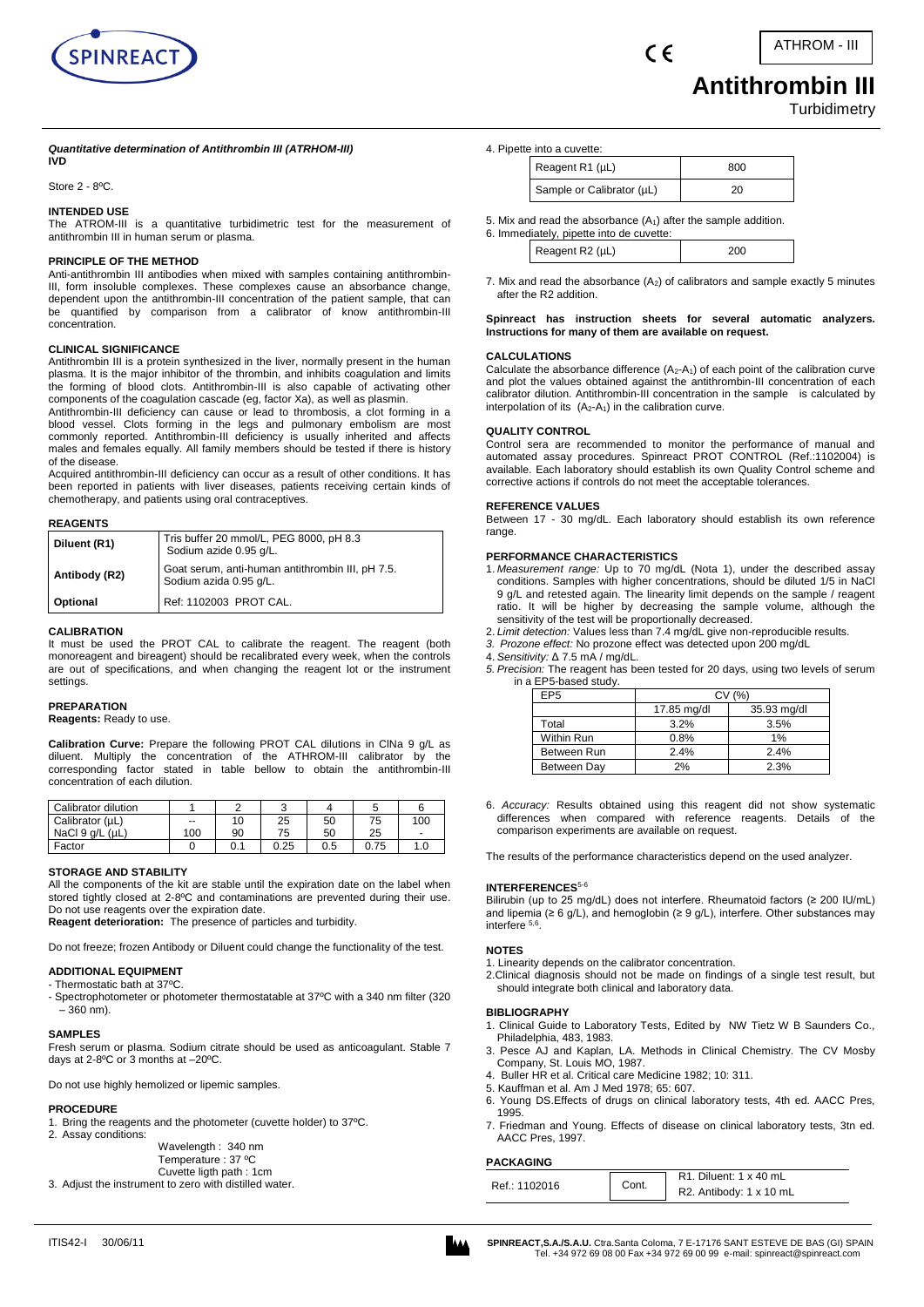

ATHROM - III

# **Antitrombina III**

Turbidimetría

#### *Determinación cuantitativa de Antitrombina III (ATRHOM-III)* **IVD**

Conservar a 2 - 8ºC.

# **USO RECOMENDADO**

Ensayo turbidimétrico para la cuantificación de antitrombina III en suero o plasma humano.

# **PRINCIPIO DEL METODO**

Los anticuerpos antitrombina III forman compuestos insolubles cuando se combinan con la antitrombina III de la muestra del paciente, ocasionando un cambio de absorbancia proporcional a la concentración de antitrombina III en la muestra, y que puede ser cuantificada por comparación con un calibrador de antitrombina III de concentración conocida.

# **SIGNIFICADO CLINICO**

La antitrombina III es una proteína sintetizada en el hígado, normalmente presente en el plasma humano. Es el inhibidor más importante de la trombina, e inhibe la coagulación y limita la formación de coágulos sanguíneos. La antitrombina III activa otros componentes de la cascada de coagulación (ej, factor Xa) , así como la plasmina.

El déficit de antitrombina III puede causar o conducir a la trombosis, la formación de coágulos en los vasos sanguíneos. Los coágulos que se forman en las extremidades inferiores y el embolismo pulmonar son ejemplos típicos. La deficiencia de antitrombina III es normalmente hereditaria y afecta tanto a hombres como mujeres. Todos los miembros de una misma familia afectada por esta enfermedad deberían controlarse.

La deficiencia de antitrombina III adquirida puede aparecer como resultado de otras condiciones tales enfermedades hepáticas, tratamientos de quimioterapia, o el uso de contraceptivos orales.

# **REACTIVOS**

| Diluyente (R1)  | Tampón tris 20 mmol/L, PEG 8000, pH, 8,3. Azida<br>sódica 0,95 g/L.             |
|-----------------|---------------------------------------------------------------------------------|
| Anticuerpo (R2) | Suero de cabra, anti-antitrombina III humana, pH 7,5.<br>Azida sódica 0,95 g/L. |
| Opcional:       | Ref: 1102003PROT CAL.                                                           |

# **CALIBRACION**

Debe utilizarse el PROT CAL para la Calibración. El reactivo (tanto monoreactivo como bireactivo) se debe recalibrar cada semana, cuando los controles están fuera de especificaciones, y cuando el lote de reactivo o la configuración del instrumento cambia.

#### **PREPARACIÓN**

**Reactivos:** Listos para el uso.

**Curva de Calibración:** Preparar las siguientes diluciones del PROT CAL en ClNa 9 g/L como diluyente. Para obtener las concentraciones de cada dilución de antitrombina III, multiplicar la concentración de antitrombina III del calibrador por el factor correspondiente indicado en la tabla:

| Dilución calibrador     |     |     | ົ    |     |      |                          |
|-------------------------|-----|-----|------|-----|------|--------------------------|
| Calibrador (µL)         | $-$ | 10  | 25   | 50  | 75   | 100                      |
| CINa $9$ $a/L$ ( $uL$ ) | 100 | 90  | 75   | 50  | 25   | $\overline{\phantom{0}}$ |
| Factor                  |     | 0.1 | 0.25 | 0.5 | 0.75 | 1.0                      |

# **CONSERVACION Y ESTABILIDAD**

Todos los componentes del kit son estables hasta la fecha de caducidad cuando se mantienen los viales bien cerrados a 2-8ºC, y se evita la contaminación durante su uso. No utilizar reactivos que hayan sobrepasado la fecha de caducidad. **Indicadores de deterioro**: La presencia de partículas y turbidez.

No congelar; la congelación del Anticuerpo o Diluyente puede afectar la funcionalidad de los mismos.

# **MATERIAL ADICIONAL**

- Baño de agua a 37ºC.

Espectrofotómetro o fotómetro con cubeta termostatizable a 37°C para lecturas a 340 nm (320-360 nm).

#### **MUESTRAS**

Suero o plasma fresco, recogido con citrato sódico como anticoagulantes. Estable 7 días a 2-8ºC o 3 meses a -20ºC.

No utilizar muestras altamente hemolizadas o lipémicas.

# **PROCEDIMIENTO**

1. Calentar los reactivos y el fotómetro (portacubetas) a 37ºC.

- 2. Condiciones del ensayo:
	- Longitud de onda: 340 nm
	- Temperatura: 37ºC
- Paso de luz de la cubeta: 1 cm 3. Ajustar el espectrofotómetro a cero frente a agua destilada.
- 4. Pipetear en una cubeta:
- 
- Reactivo R1  $(\mu L)$  800 Muestra o Calibrador  $(\mu L)$  20
- 5. Mezclar y leer la absorbancia (A<sub>1</sub>) después de la adición de la muestra.

| 6. Inmediatamente después, pipetear en la cubeta: |                  |     |  |
|---------------------------------------------------|------------------|-----|--|
|                                                   | Reactivo R2 (µL) | 200 |  |

7. Mezclar y leer la absorbancia  $(A_2)$  exactamente después de 5 minutos de añadir el reactivo R2.

**Spinreact dispone de adaptaciones detalladas a la mayoría de analizadores automáticos del mercado. Solicite la información a su distribuidor.**

# **CALCULOS**

Calcular la diferencia de absorbancias  $(A_2 - A_1)$  obtenidas para los distintos calibradores, y construir la curva de calibración de los valores obtenidos frente a las concentraciones de antitrombina III de cada dilución del Calibrador. La concentración de antitrombina III en la muestra se calcula por interpolación de su diferencia  $(A_2 - A_1)$  en la curva de calibración.

### **CONTROL DE CALIDAD**

Se recomienda utilizar sueros control para controlar los ensayos tanto en procedimiento manual como en automático. Spinreact dispone del PROT CONTROL Ref: 1102004.

Cada laboratorio debería establecer su propio Control de Calidad y establecer correcciones en el caso de que los controles no cumplan con las tolerancias exigidas

### **VALORES DE REFERENCIA**

Entre 17 – 30 mg/dL. Es recomendable que cada laboratorio establezca sus propios valores de referencia.

#### **CARACTERISTICAS DEL METODO**

- 1. *Rango de medida:* hasta 70 mg/dL en las condiciones descritas del ensayo. Las muestras con valores superiores deben diluirse 1/5 con ClNa 9 g/L y ensayarse de nuevo. El intervalo de medida depende de la relación muestra/reactivo. Disminuyendo el volumen de muestra, se aumenta el límite superior del intervalo de medida, aunque se reduce la sensibilidad.
- *2. Límite de detección:* valores por debajo de 7,4 mg/dL dan lugar a resultados poco reproducibles*.*
- 3. *Sensibilidad:* 7,5 mA / mg/dL.
- 4. *Efecto prozona:* No se observa hasta valores de 200 mg/dL.
- *5. Precisión:* El reactivo ha sido probado durante 20 días con dos niveles diferentes de suero en un estudio basado en las normas EP5 (NCCLS).

| EP5         | (% )        |             |  |
|-------------|-------------|-------------|--|
|             | 17.85 mg/dl | 35.93 mg/dl |  |
| Total       | 3.2%        | 3.5%        |  |
| Within Run  | 0.8%        | 1%          |  |
| Between Run | 2.4%        | 2.4%        |  |
| Between Day | 2%          | 2.3%        |  |

*6. Exactitud:* El comportamiento de este método fue comparado con reactivos de referencia. Los resultados obtenidos no muestran diferencias significativas. Los detalles del estudio están disponibles bajo solicitud.

Las características del método pueden variar según el analizador utilizado. **INTERFERENCIAS**

Bilirrubina ( hasta 25 mg/dL), no interfiere. La hemoglobina (≥ 9 g/L), lípidos (≥ 6 g/L) y factores reumatoides ( ≥ 200 UI/mL), interfieren. Otras sustancias pueden<br>interferir <sup>5,6</sup>.

#### **NOTAS**

1. El diagnóstico clínico no debe realizarse únicamente con los resultados de un único ensayo, sino que debe considerarse al mismo tiempo los datos clínicos del paciente.

#### **BIBLIOGRAFIA**

- 1. Clinical Guide to Laboratory Tests, Edited by NW Tietz W B Saunders Co., Philadelphia, 483, 1983.
- 3. Pesce AJ and Kaplan, LA. Methods in Clinical Chemistry. The CV Mosby Company, St.<br>Louis MO, 1987.<br>4. Buller HR et al. Critical care Medicine 1982; 10: 311.
- 5. Kauffman et al. Am J Med 1978; 65: 607.
- 
- 6. Young DS.Effects of drugs on clinical laboratory tests, 4th ed. AACC Pres, 1995. 7. Friedman and Young. Effects of disease on clinical laboratory tests, 3tn ed. AACC Pres, 1997.

#### **PRESENTACION**

| Ref.: 1102016 | Cont. | R1. Diluyente: 1 x 40 mL  |  |
|---------------|-------|---------------------------|--|
|               |       | R2. Anticuerpo: 1 x 10 mL |  |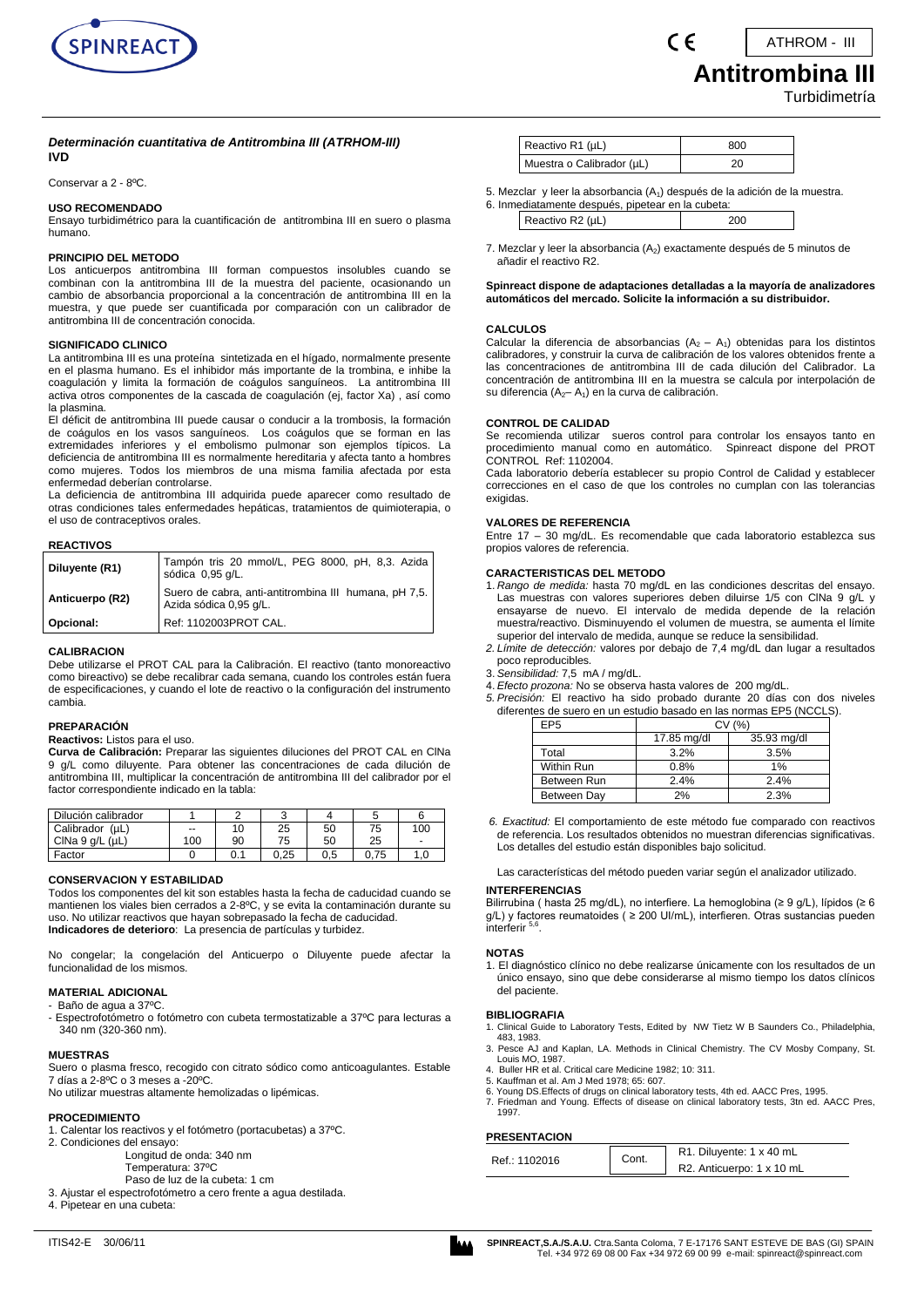

# **Antithrombine III**

**Turbidimétrie** 

### *Détermination quantitative d'Antithrombine III (ATRHOM-III)* **IVD**

Conserver à 2 - 8ºC.

# **USAGE RECOMMANDÉ**

Essai turbidimétrique pour la quantification d'antithrombine III en sérum ou plasma humain.

### **PRINCIPE DE LA MÉTHODE**

Les anticorps antithrombine III forment des composés insolubles quand ils sont associés avec l'antithrombine III de l'échantillon du patient, occasionnant un changement d'absorbance proportionnel à la concentration d'antithrombine III dans l'échantillon, et qui peut être quantifiée par comparaison avec un calibreur d'antithrombine III de concentration connue.

#### **SIGNIFICATION CLINIQUE**

L'antithrombine III est une protéine synthétisée dans le foie, normalement présente dans le plasma humain. Il s'agit du plus important inhibiteur de la thrombine, et il inhibe la coagulation et limite la formation de caillots sanguins. L'antithrombine III active d'autres composants de la cascade de coagulation (p. ex. facteur Xa), ainsi que la plasmine.

Le déficit d'antithrombine III peut causer ou conduire à la thrombose, la formation de caillots dans les vaisseaux sanguins. Les caillots qui se forment dans les extrémités inférieures et l'embolisme pulmonaire sont des exemples typiques. La déficience d'antithrombine III est généralement héréditaire et elle touche autant les hommes que les femmes. Tous les membres d'une même famille affectée par cette maladie devraient être contrôlés.

La déficience d'antithrombine III acquise peut apparaître comme résultat d'autres conditions telles que des maladies hépatiques, des traitements de chimiothérapie, ou l'usage de contraceptifs oraux.

# **RÉACTIFS**

| Diluant (R1)    | Tampon tris 20 mmol/L, PEG 8000, pH, 8.3. Azoture de<br>sodium 0,95 g/L.           |
|-----------------|------------------------------------------------------------------------------------|
| Anticorps (R2)  | Sérum de chèvre, antithrombine III humaine, pH 7,5.<br>Azoture de sodium 0,95 g/L. |
| $ $ En option : | Réf : 1102003PROT CAL.                                                             |

#### **ÉTALONNAGE**

Pour l'étalonnage il faut utiliser le PROT CAL. Le réactif (aussi bien monoréactif que biréactif) doit être recalibré chaque semaine, quand les contrôles sont en dehors des spécifications, et quand le lot de réactif ou la configuration de l'instrument change.

#### **PRÉPARATION**

**Réactifs :** Prêt à l'usage.

**Courbe d'étalonnage :** Préparer les dilutions suivantes du PROT CAL en ClNa 9 g/L comme diluant. Pour obtenir les concentrations de chaque dilution d'antithrombine III, multiplier la concentration d'antithrombine III du calibreur par le facteur correspondant indiqué dans le tableau :

| Dilution calibreur |     |     |      |     |      |                          |
|--------------------|-----|-----|------|-----|------|--------------------------|
| Calibreur (µL)     | --  | 10  | 25   | 50  | 75   | 100                      |
| CINa 9 q/L (uL)    | 100 | 90  | 75   | 50  | 25   | $\overline{\phantom{a}}$ |
| Facteur            |     | 0.1 | 0.25 | 0.5 | 0.75 | 1.0                      |

#### **CONSERVATION ET STABILITÉ**

Tous les composants du kit sont stables jusqu'à la date d'expiration quand les flacons sont gardés bien fermés à 2-8ºC, et que la contamination est évitée au cours de leur utilisation. Ne pas utiliser de réactifs qui ont dépassé la date d'expiration. **Indicateurs de détérioration :** Présence de particules et de turbidité.

Ne pas congeler, la congélation de l'anticorps ou du diluant peut affecter leur fonctionnalité.

# **MATÉRIEL SUPPLÉMENTAIRE**

# - Bain -marie à 37°C.

- Spectrophotomètre ou photomètre avec cuvette thermostatable à 37ºC pour des lectures à 340 nm (320-360 nm).

# **ÉCHANTILLONS**

Sérum ou plasma frais, recueilli avec citrate sodique comme anticoagulants. Stable 7 jours à 2-8°C ou 3 mois à -20°C.

Ne pas utiliser d'échantillons fortement hémolysés ou lypémiques.

#### **PROCÉDURE**

- 1. Chauffer les réactifs et le photomètre (porte- cuvettes) à 37°C.
- 2. Conditions de l'essai :
	- Longueur d'onde : 340 nm
	- Température : 37ºC
	- Passage de lumière de la cuvette : 1 cm
- 3. Ajuster le spectrophotomètre à zéro par rapport à l'eau distillée. 4. Introduire la pipette dans de la cuvette:

| Réactif R1 (µL)                    | 800 |
|------------------------------------|-----|
| Échantillon ou calibreur $(\mu L)$ |     |
|                                    |     |

CE

5. Mélanger et lire l'absorbance (A<sub>1</sub>) après l'ajout de l'échantillon.

| 6. Introduire la pipette dans la cuvette tout de suite après : |     |  |
|----------------------------------------------------------------|-----|--|
| Réactif R2 (µL)                                                | 200 |  |

7. Mélanger et lire l'absorbance (A2) exactement 5 minutes après avoir ajouté le réactif R2.

#### **Spinreact dispose d'adaptations détaillées pour la plupart des analyseurs automatiques du marché. Veuillez contacter votre distributeur pour obtenir des informations.**

### **CALCULS**

Calculer la différence d'absorbances  $(A_2 - A_1)$  obtenues pour les différents calibreurs, et construire la courbe d'étalonnage des valeurs obtenues par rapport aux concentrations d'antithrombine III de chaque dilution du calibreur. La concentration d'antithrombine III dans l'échantillon est calculée par interpolation de sa différence (A<sub>2</sub>– A<sub>1</sub>) dans la courbe d'étalonnage.

### **CONTRÔLE DE QUALITÉ**

Il est recommandé d'utiliser des sérums de contrôle, afin de contrôler les essais aussi bien lors de procédures manuelles qu'automatiques. Spinreact dispose du PROT CONTROL Réf : 1102004.

Chaque laboratoire doit établir son propre Contrôle de Qualité et des corrections en cas de non-conformité des contrôles en termes de tolérances exigées.

# **VALEURS DE RÉFÉRENCE**

Entre 17 – 30 mg/dL. Chaque laboratoire devrait établir ses propres valeurs de référence.

#### **CARACTÉRISTIQUES DE LA MÉTHODE**

- 1. *Limite de linéarité :* jusqu'à 70 mg/dL dans les conditions décrites de l'essai. Les échantillons avec des valeurs supérieures doivent être dilués 1/5 avec ClNa 9 g/L et testés à nouveau. L'intervalle de mesure dépend du rapport échantillon/réactif. En réduisant le volume d'échantillon, on augmente la limite supérieure de l'intervalle de mesure, même si la sensibilité est réduite
- *2. Limite de détection :* les valeurs en dessous de 7,4 mg/dL entraînent des résultats peu reproductibles.
- 3. *Sensibilité :* 7,5 mA / mg/dL.
- 4. *Effet prozone :* Aucun effet prozone n'a été observé jusqu'à des valeurs de 200 mg/dL.
- *5. Précision :* Le réactif a été testé pendant 20 jours avec deux niveaux de sérum différents dans une étude basée sur les normes EP5 (NCCLS).

| EP5                 | (% )        |             |  |
|---------------------|-------------|-------------|--|
|                     | 17,85 mg/dL | 35,93 mg/dL |  |
| Total               | 3.2%        | 3,5%        |  |
| Pendant l'exécution | 0.8%        | 1%          |  |
| Entre l'exécution   | 2.4%        | 2.4%        |  |
| Entre jours         | 2%          | 2,3%        |  |

*6. Exactitude :* Le comportement de cette méthode a été comparé avec des réactifs de référence. Les résultats obtenus ne montrent pas de différences significatives. Les détails de l'étude sont disponibles sur demande.

Les caractéristiques de la méthode peuvent varier selon l'analyseur utilisé.

# **INTERFÉRENCES**

Bilirubine (jusqu'à 25 mg/L), n'interfère pas. L'hémoglobine (≥ 9 g/L), lipides (≥ 6 g/L) et facteurs rhumatoïdes (≥ 200 UI/mL), interfèrent. D'autres substances peuvent interférer 5,6 .

#### **REMARQUES**

1. Le diagnostic clinique ne doit pas être réalisé uniquement avec les résultats d'un seul essai, mais doit également tenir compte des données cliniques du patient.

# **BIBLIOGRAPHIE**

- 1. Clinical Guide to Laboratory Tests, Edited by NW Tietz W B Saunders Co., Phipladelphia, 483, 1983.
- 3. Pesce AJ and Kaplan, LA. Methods in Clinical Chemistry. The CV Mosby Company, St. Louis MO, 1987.
- 4. Buller HR et al. Critical care Medicine 1982; 10: 311.
- 
- 5. Kauffman et al. Am J Med 1978; 65: 607. 6. Young DS. Effects of drugs on clinical laboratory tests, 4th ed. AACC Pres, 1995.
- 7. Friedman and Young. Effects of disease on clinical laboratory tests, 3tn ed. AACC Pres, 1997.

# **PRÉSENTATION**

| יושו והווחשבו ו |        |                           |
|-----------------|--------|---------------------------|
| Réf : 1102016   | ∵ิont. | $R1.$ Diluant : 1 x 40 mL |
|                 |        | R2. Anticorps: 1 x 10 mL  |